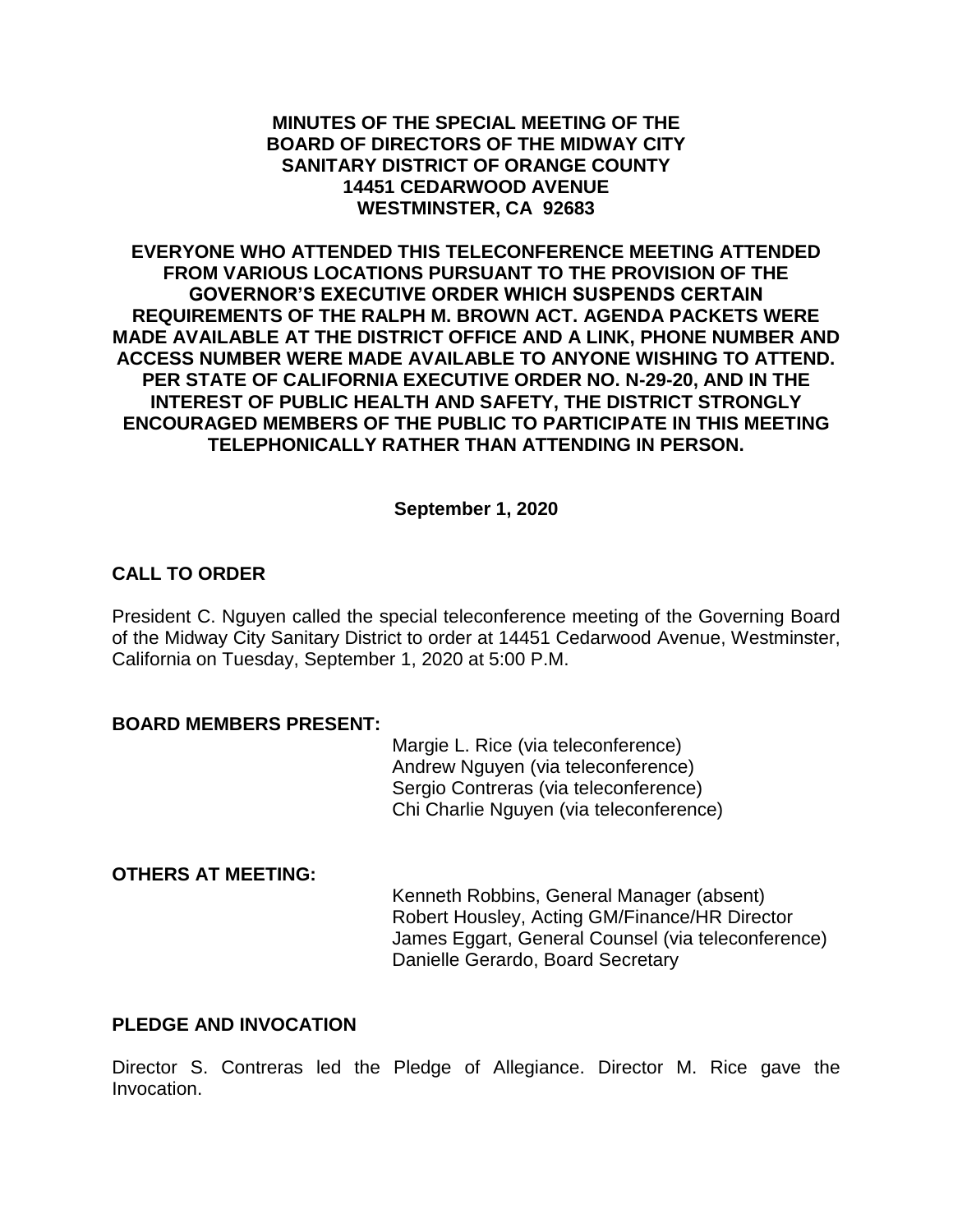#### **PUBLIC COMMENTS**

None

# **APPROVAL OF THE MINUTES OF THE SPECIAL MEETING OF AUGUST 18, 2020** *(Roll Call Vote)*

A motion was made by Director A. Nguyen, seconded by Director M. Rice, to approve the minutes of the special meeting of August 18, 2020. The motion was approved by the following 4-0 roll call vote:

AYES: S. Contreras, A. Nguyen, C. Nguyen and M. Rice NAYS: ABSTAIN: ABSENT:

### **APPROVAL OF EXPENDITURES**

A. Demands in the amount of \$ 433,181.90 *(Roll Call Vote)*

| #              | CK #  |      | Date AMOUNT                     | <b>VENDOR</b>                         | <b>MEMO</b>                                                                  |
|----------------|-------|------|---------------------------------|---------------------------------------|------------------------------------------------------------------------------|
|                |       |      |                                 |                                       |                                                                              |
| 1              |       |      |                                 | <b>CHECKS:</b>                        |                                                                              |
| $\overline{2}$ | 11687 | 8/19 | \$                              | 243.73 Advanced Gas Products          | Restock welding supplies for shop                                            |
| 3              | 11688 | 8/19 | $\mathfrak s$                   | 102.09 AT&T Mobility                  | Cell Phone Service for August 2020                                           |
| $\overline{4}$ | 11689 | 8/19 | $\sqrt{2}$                      | 1,435.00 Ayala's Car Wash             | Fleet wash 8/10, 8/13, 8/17                                                  |
| 5              | 11690 | 8/19 | \$                              | 4,765.13 Bodyworks Equipment, Inc.    | Restock heil parts for Solid Waste trucks                                    |
| 6              | 11691 | 8/19 | \$<br>261.41 Cintas             |                                       | Uniform Services for 8/13                                                    |
| 7              | 11692 | 8/19 | $\mathfrak{L}$                  | 56.23 City of Westminster             | Hydrant Water Service for August 2020                                        |
| 8              | 11693 | 8/19 | \$137,327.77 CR Transfer        |                                       | Solid Waste, Recycle & Organics Tonnage Fees 7/15/20 - 7/31/20               |
| 9              | 11694 | 8/19 | $\mathfrak{L}$                  | 4,112.43 Daniel's Tire Service        | (7) Restock recap tires & (6) restock new tires for Solid Waste trucks       |
| 10             | 11695 | 8/19 | \$                              | 50.09 SoCal Gas                       | District Offices Usage Fees for July 2020                                    |
| 11             | 11696 | 8/19 | \$                              | 76.08 Hillco Fastener Warehouse, Inc. | Restock locknuts, washers and bolts for Solid Waste trucks                   |
| 12             | 11697 | 8/19 | \$                              | 150.00 Purchase Power                 | Postage for Postage Machine July 2020                                        |
| 13             | 11698 | 8/19 | \$<br>4,884.81 SDRMA            |                                       | Annual Workers' Compensation Reconciliation Invoice                          |
| 14             | 11699 | 8/19 | \$                              | $115.71$ Tell Steel                   | Restock steel material for shop use                                          |
| 15             | 11700 | 8/19 | $\mathfrak{L}$                  | 65.02 TrucParCo                       | Restock hydraulic fittings Solid Waste trucks, lubrication supplies for shop |
| 16             | 11701 | 8/19 | \$                              | 486.59 TEC of California, Inc.        | Replacement front rt fender for NG-2, alternator & batteries for NG-3        |
| 17             |       |      |                                 | TEC of California, Inc.               | (2) Credits for Core Return & alternator return (\$258.89)                   |
| 18             | 11702 | 8/25 | \$                              | 59.50 Advanced Workplace Strategies   | Random drug test & collection for Sewer Maintenance dept                     |
| 19             | 11703 | 8/25 | $\mathfrak{L}$<br>323.45 AT&T   |                                       | Brookhurst Lift Station August 2020                                          |
| 20             | 11704 | 8/25 | \$                              | 345.00 Ayala's Car Wash               | Fleet wash 8/20                                                              |
| 21             | 11705 | 8/25 | $\mathfrak{L}$<br>261.41 Cintas |                                       | Uniform Services for 8/20                                                    |
| 22             | 11706 | 8/25 | \$                              | 35.09 City of Westminster             | Hydrant Water Service for August 2020                                        |
| 23             | 11707 | 8/25 | \$110,688.06 CR Transfer        |                                       | Solid Waste, Recycle, Organics Tonnage Fees 8/01/20 - 8/15/20                |
| 24             | 11708 | 8/25 | \$                              | 75.00 CRC Cloud                       | Domain renewal of MCSD website 8/12/20-8/12/25                               |
| 25             | 11709 | 8/25 | $\mathfrak{L}$                  | 771.99 Dartco Transmission            | Restock transmission filters for Solid Waste trucks                          |
| 26             | 11710 | 8/25 | \$                              | 1.157.98 Frontier Communications      | District Office Phones & Lift Stations for August 2020                       |
| 27             | 11711 | 8/25 | \$                              | 67.80 LegalShield                     | Legalshield/ID Svcs. August 2020                                             |
| 28             | 11712 | 8/25 | \$                              | 150.00 Purchase Power                 | Postage for Postage Machine August 2020                                      |
| 29             | 11713 | 8/25 | \$                              | 6,750.00 SCI Consulting Group         | Sanitary Sewer Service/Solid Waste Fee; Annual Admin FY 2020-21              |
| 30             | 11714 | 8/25 | $\frac{1}{2}$                   | 345.21 SoCal Auto & Truck Parts, Inc. | Restock tailgate hose for Solice Waste trucks                                |
| 31             | 11715 | 8/25 | \$                              | 75.01 Time Warner Cable               | Television service August 2020                                               |
| 32             | 11716 | 8/25 | $\mathfrak{L}$                  | 2,096.06 TEC of California, Inc       | Restock batteries, gaskets, seals and filters for Solid Waste trucks         |
| 33             |       |      |                                 | TEC of California, Inc.               | (1) Credit for Core Return (\$88.70)                                         |
| 34             | 11717 | 8/25 | $\sqrt{2}$                      | 822.15 Tell Steel                     | Restock floor/hopper area material for Solid Waste trucks                    |
| 35             | 11718 | 8/25 | \$                              | 185.54 TrucPar Company                | Restock clamps & mirrors for Solid Waste; brake cleaner for shop use         |
| 36             | 11719 | 8/25 | \$                              | 5,025.52 Woodruff, Spradlin & Smart   | Legal Services for July 2020                                                 |
| 37             |       |      |                                 | \$283.366.86 CHECKS SUBTOTAL          |                                                                              |
| 38             |       |      |                                 |                                       |                                                                              |
|                |       |      |                                 |                                       |                                                                              |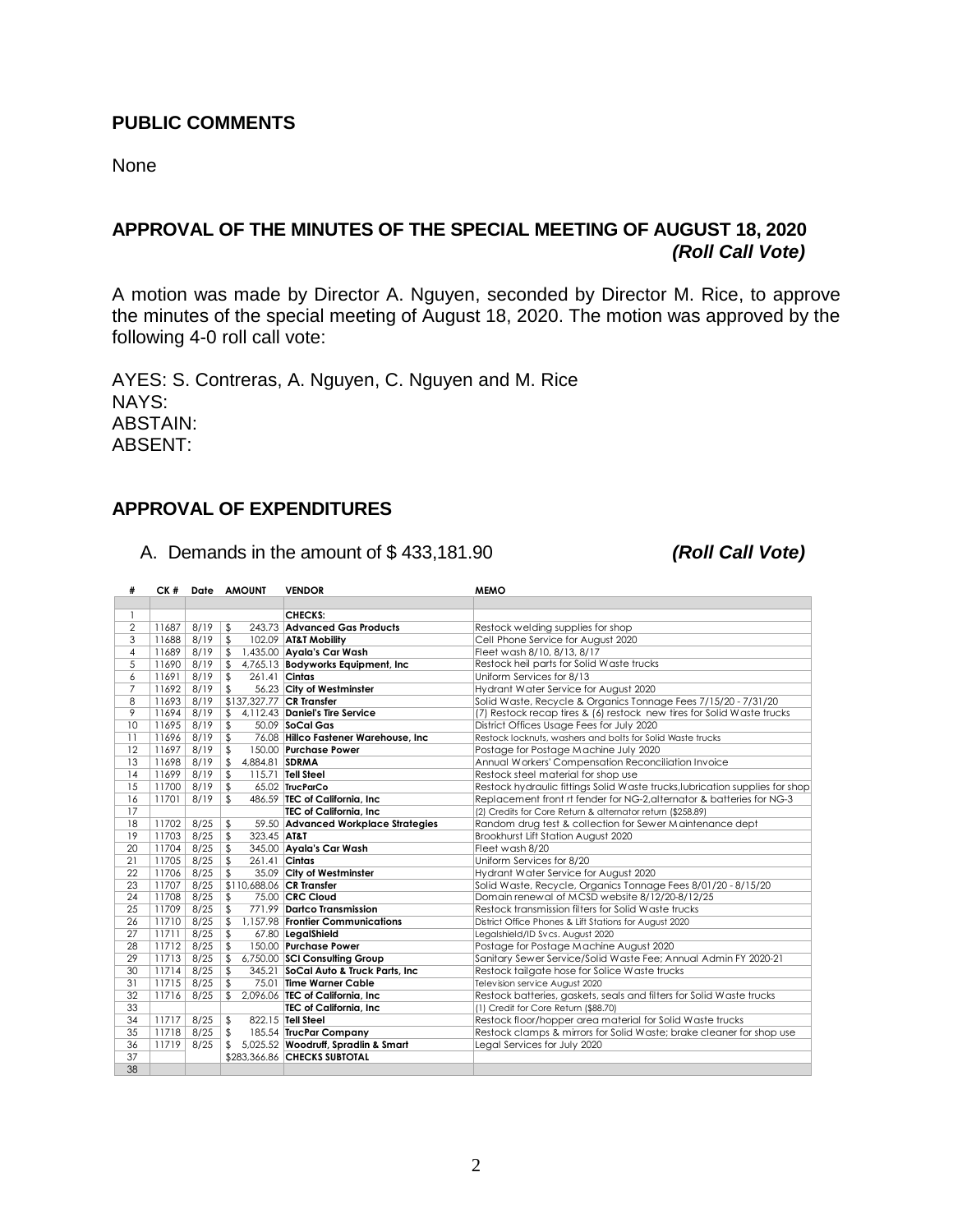| 38 |            |      |                      |                                                                                 |                                                                    |  |
|----|------------|------|----------------------|---------------------------------------------------------------------------------|--------------------------------------------------------------------|--|
| 39 |            |      |                      | <b>PAYROLL</b>                                                                  |                                                                    |  |
| 40 | <b>ACH</b> | 8/25 | \$73,111.22 Paychex  |                                                                                 | Employee Payroll - Checks, Taxes, & Direct Deposits                |  |
| 41 | <b>ACH</b> | 8/26 |                      | \$ 3.368.54 Nationwide Retirement Solutions                                     | 457 Deferred Compensation (100% Paid By Employees)                 |  |
| 42 | ACH        | 8/26 | $\mathbf{r}$         | 560.00 Nationwide Retirement Solutions                                          | 457 Roth (100% Paid By Employees)                                  |  |
| 43 |            |      |                      | \$77,039.76 ACH TRANSFERS SUBTOTAL                                              |                                                                    |  |
| 44 |            |      |                      |                                                                                 |                                                                    |  |
| 46 |            |      |                      |                                                                                 |                                                                    |  |
| 47 |            |      |                      | <b>ACH PAYMENTS</b>                                                             |                                                                    |  |
| 48 | <b>ACH</b> | 8/25 | \$ 15.698.02 CalPERS |                                                                                 | Retirement Contributions for 8/10/2020-08/23/2020                  |  |
| 49 | <b>ACH</b> | 9/1  | \$ 53.471.60 CalPERS |                                                                                 | Active Employee and Retiree Health Ins Premiums for September 2020 |  |
| 50 | <b>ACH</b> | 9/1  | \$ 3.605.66 CalPERS  |                                                                                 | Board of Directors Health Insurance Premiums for September 2020    |  |
| 51 |            |      |                      | \$72.775.28 ACH TRANSFERS SUBTOTAL                                              |                                                                    |  |
| 52 |            |      |                      |                                                                                 |                                                                    |  |
| 53 |            |      |                      | \$433,181.90   TOTAL EXPENDITURES (HANDCUT, REGULAR, PAYROLL, ACH TRANSFERS)    |                                                                    |  |
| 54 |            |      |                      |                                                                                 |                                                                    |  |
| 55 |            |      |                      | <b>BANK TRANSFERS</b>                                                           |                                                                    |  |
| 56 | UB         | 8/25 |                      |                                                                                 |                                                                    |  |
|    |            |      |                      |                                                                                 |                                                                    |  |
|    |            |      |                      | \$200,000.00 Transfer Funds from UB Money Market Account to UB Checking Account |                                                                    |  |

A motion was made by Director M. Rice, seconded by Director A. Nguyen, to approve the expenditures in the amount of \$433,181.90. The motion was approved by the following 4-0 roll call vote:

AYES: S. Contreras, A. Nguyen, C. Nguyen and M. Rice NAYS: ABSTAIN: ABSENT:

# **REPORTS**

#### **Report of President**

None

## **Report of Acting General Manager (Finance/HR Director R. Housley)**

Acting GM R. Housley reported that GM K. Robbins was out on vacation and would be returning on Wednesday, September 9, 2020 instead of Tuesday, September 8, 2020. He is currently in Louisiana helping with the hurricane relief.

Acting GM R. Housley gave an update of the District's annual independent audit. He stated that it is ongoing and that they have concluded most of the fieldwork and is currently with the partners for review. The District will be provided with drafts and then it will be presented to the Board.

Acting GM R. Housley reported that the architect for Item 9A on todays agenda was already scheduled, per the timeline in the agreement, to do a survey and soil samples at the District.

Acting GM R. Housley reported that the District's new CNG bulky truck has gone back to the manufacturer for a new engine, as previously reported, and that it was all under warranty. Director of Operations N. Castro rented a stake-bed truck to help with the bulkies in the meantime.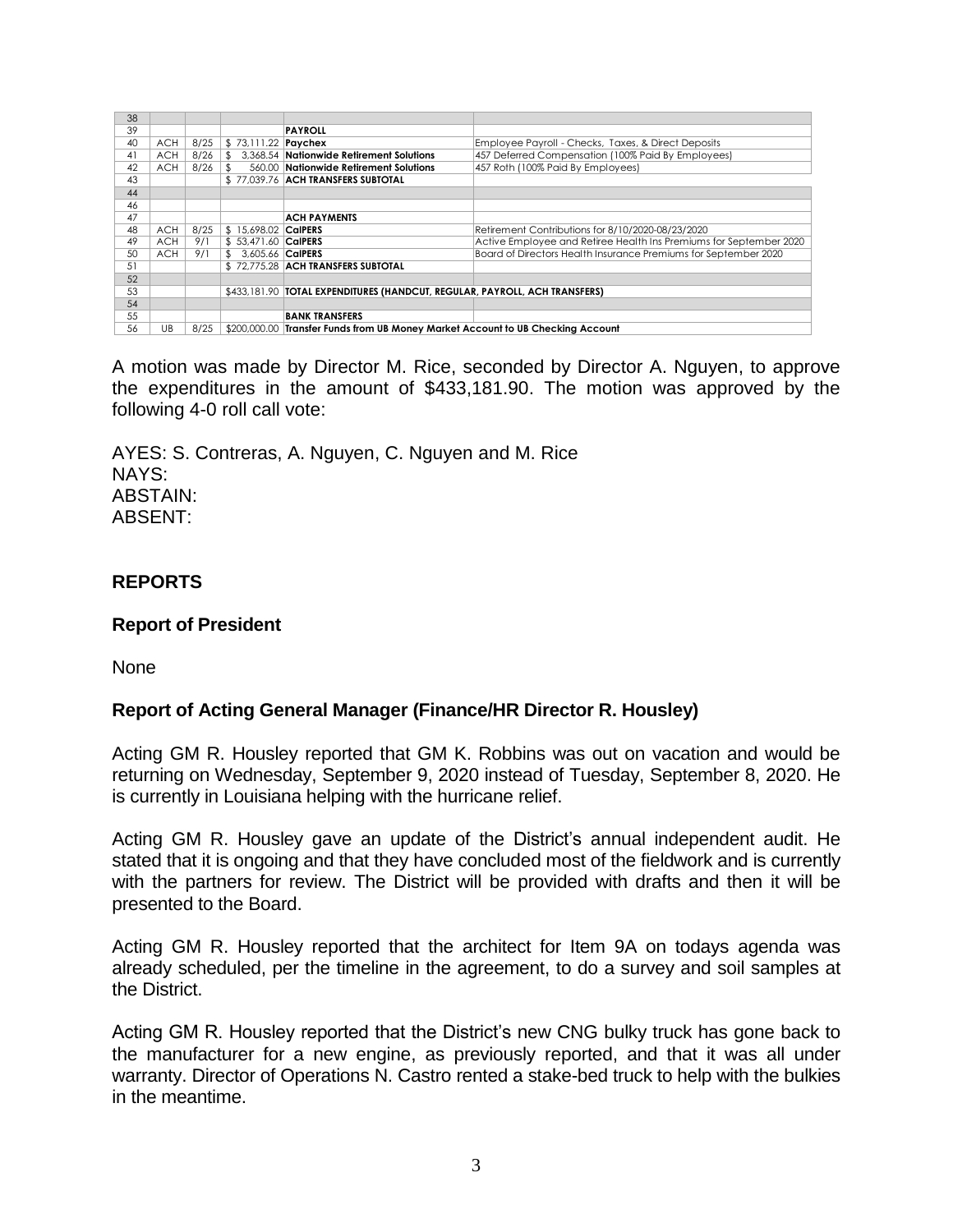Acting GM R. Housley reported that NG3 had a truck fire two weeks ago and that the driver was able to offload it in the District yard with no damage to the truck. The cause of the fire is unknown. The fire suppression system that the District was trying out as a pilot program was on this truck and did not work as expected.

Acting GM R. Housley reminded the Board that the temporary agreement with CR&R expired on August 31, 2020 and that the District is still taking loads to the CRT location on Knott. Dean Ruffridge from CR&R contacted the District to say that a 5-day characterization study is currently being performed on the District's recyclables due to low recyclables in the stream and that some loads were actually rejected due to high amounts of trash contamination. CR&R will present the data to the District once the study is done.

# **Report from the Orange County Sanitation District (OCSD) Meeting on Aug. 26, 2020**

Director A. Nguyen reported that OCSD recognized two long-standing employees and expenditures were paid. There are no new cases of COVID-19, everyone is back to work and construction of the new office building across the street has started.

## **CONSENT CALENDAR** *(Roll Call Vote)*

A. Receive and File the California Employers' Retiree Benefit Trust (CERBT) Program Financial Statement for the Fourth Quarter Ended June 30, 2020

B. Receive and File the California Employers' Pension Prefunding Trust (CEPPT) Program Financial Statement for the Fourth Quarter Ended June 30, 2020

C. Approve Removal of 2,421 Fully Depreciated Refuse Containers from the District's Assets List in the Amount of \$115,289.62

A motion was made by Director M. Rice, seconded by Director A, Nguyen, to approve the Consent Calendar. The motion was approved by the following 4-0 roll call vote:

AYES: S. Contreras, A. Nguyen, C. Nguyen and M. Rice NAYS: ABSTAIN: ABSENT:

## **OLD BUSINESS**

None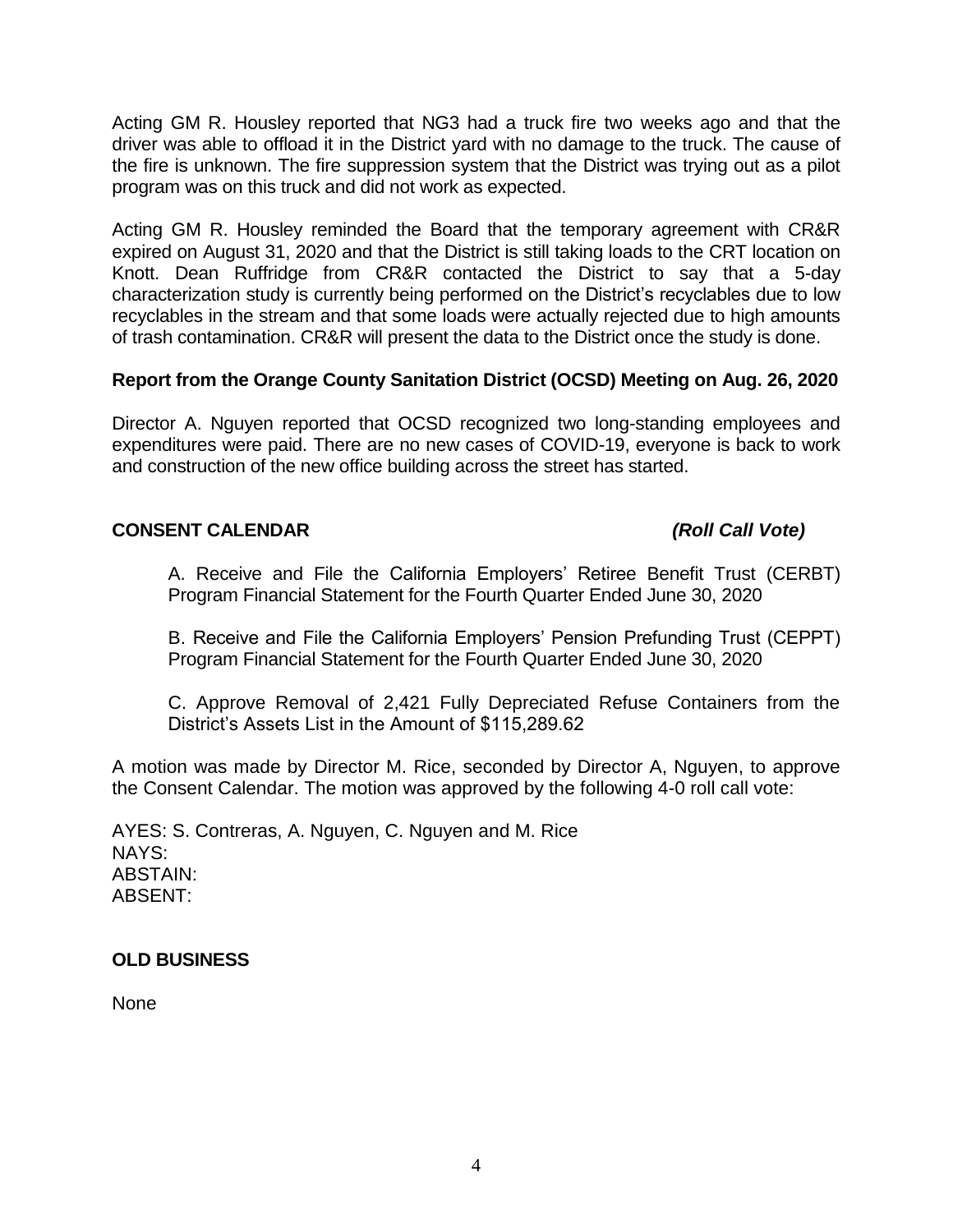#### **NEW BUSINESS**

A. Approval of Public Service Agreement with Rengel & Company Architects for Architectural, Engineering and Construction Support for New Office Building, New Archive Building, Locker Rooms, and Solar Equipment at the Midway City Sanitary District, Westminster, CA *(Roll Call Vote)*

A report of a summary of Staff's recommendation was provided and considered by the Board. A motion was made by President C. Nguyen, seconded by Director A. Nguyen, to approve staff recommendation to approve the public service agreement with Rengel & Company Architects in the amount of \$243,100.00 and authorize the General Manager to sign the agreement. The motion was approved by the following 4-0 roll call vote:

AYES: S. Contreras, A. Nguyen, C. Nguyen and M. Rice NAYS: ABSTAIN: ABSENT:

> B. Consider Approval of the Request for Proposal (RFP) for a Consultant to Prepare a Cost of Service Rate Study to Evaluate and Provide Recommendations Regarding the District's Fees and Rate Structures for Sewer Services and Residential Solid Waste Services *(Roll Call Vote)*

A report of a summary of Staff's recommendation was provided and considered by the Board. A motion was made by President C. Nguyen, seconded by Director M. Rice, to approve staff recommendation to approve the request for proposal for a cost of services study for residential and commercial sewer services and a cost of services study for residential solid waste services. The motion was approved by the following 4-0 roll call vote:

AYES: S. Contreras, A. Nguyen, C. Nguyen and M. Rice NAYS: ABSTAIN: ABSENT:

> C. Discuss and Consider Changing the Midway City Sanitary District's Regularly Scheduled Board Meeting On Tuesday, September 15, 2020 at 5:30 P.M. to a Special Teleconference Meeting at 5 P.M. Due to the COVID-19 Pandemic *(Roll Call Vote)*

A report of a summary of Staff's recommendation was provided and considered by the Board. A motion was made by President C. Nguyen, seconded by Director M. Rice, to approve changing the MCSD regularly scheduled meeting on Tuesday, September 15, 2020 at 5:30 P.M. to a special teleconference meeting at 5 P.M. The motion was approved by the following 4-0 roll call vote: